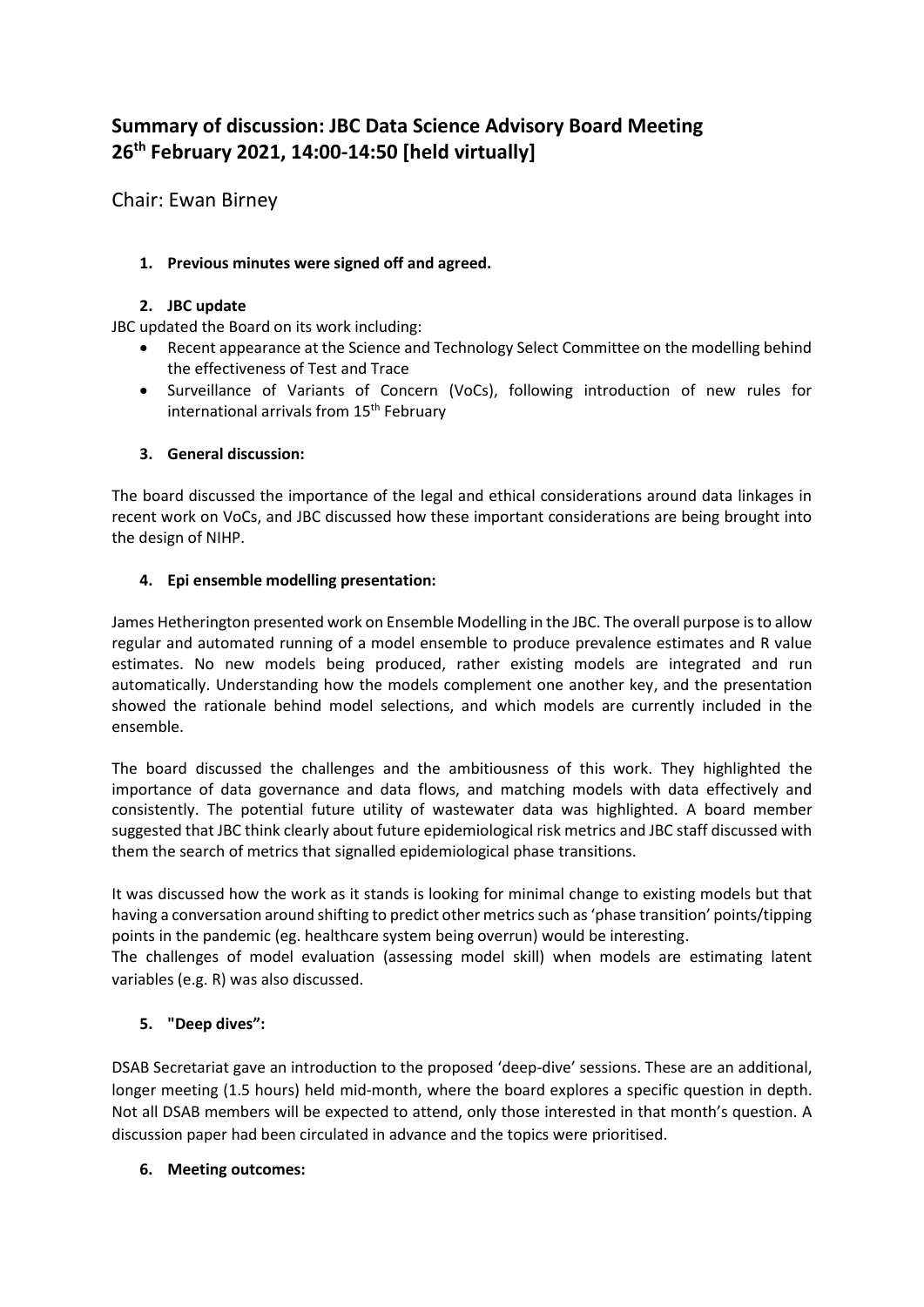The Board:

- Recommended that JBC consider ethical and legal considerations around data linkage in their work on Variants of Concern
- Offered their support to JBC's Epi Ensemble Modelling stripy team and suggested that JBC look to weather forecasting specialists for advice in operationalising model ensembles
- Suggested an additional 'deep-dive' topic to look at future epidemiological risk metrics

#### **Attendance**

| Professor Daniela De Angelis   | Professor of Statistical Science for Health, University of<br>Cambridge, Deputy Director and Programme lead at<br><b>MRC Biostatistics Unit</b> |
|--------------------------------|-------------------------------------------------------------------------------------------------------------------------------------------------|
| Dr Ewan Birney                 | Deputy Director General, European Bioinformatics<br>Institute - Acting Chair                                                                    |
| Dr Zeynep Engin                | Urban Dynamics Laboratory, UCL                                                                                                                  |
| Professor Dame Wendy Hall      | Professor, Associate Vice President (International<br>Engagement) and Executive Director (Web Science<br>Institute), University of Southampton  |
| Dr James Hetherington          | Chief Data Science Advisor, Joint Biosecurity Centre,<br>Fellow - The Alan Turing Institute                                                     |
| <b>Professor Chris Holmes</b>  | Programme Director for Health and Medical Sciences,<br>The Alan Turing Institute                                                                |
| Dr Johanna Hutchinson          | Director of Data & Data Science, Joint Biosecurity<br>Centre                                                                                    |
| Professor Graham Medley        | Professor of Infectious Disease Modelling, London<br>School of Hygiene and Tropical Medicine                                                    |
| <b>Professor Andrew Morris</b> | Director, Health Data Research UK                                                                                                               |
| <b>Professor Mark Parsons</b>  | Professor, Director of Edinburgh Parallel Computing<br>Centre (EPCC) and Associate Dean for e-Research                                          |
| Professor Sylvia Richardson    | Director, Chair of Biostatistics, University of<br>Cambridge                                                                                    |
| Professor Simon Vosper         | <b>UK Meteorological Office</b>                                                                                                                 |
|                                |                                                                                                                                                 |
| <b>Charlie Dunstan-Rice</b>    | Joint Biosecurity Centre (Secretariat)                                                                                                          |